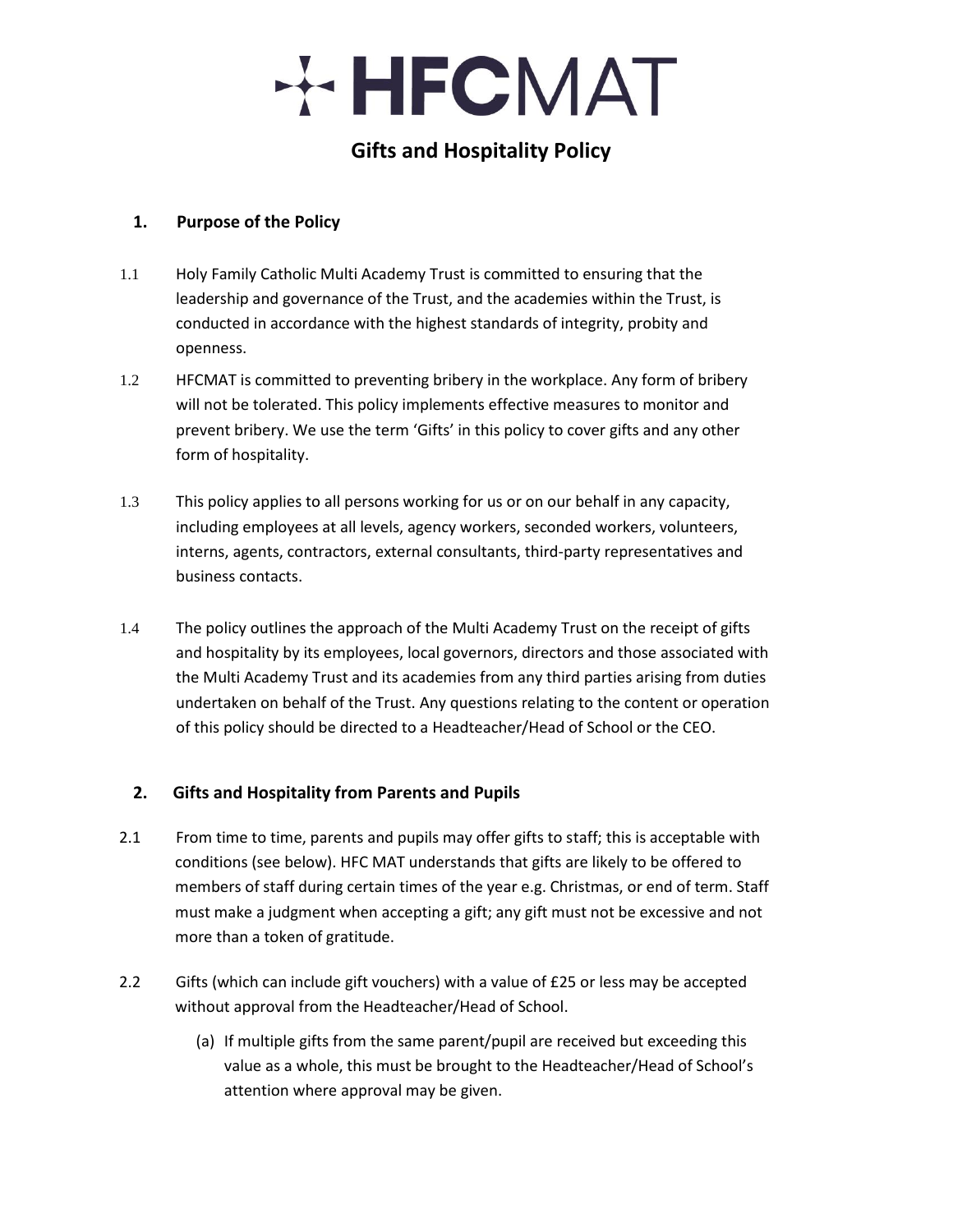- (b) If a Gift is received that has been contributed to by multiple parents/pupils and the aggregate value exceeds £150, this must be brought to the Headteacher/Head of School's attention where approval may be given.
- 2.3 Staff must not accept cash regardless of the amount, under any circumstances.
- 2.4 If any of the circumstances in clause 2.2 (a) or (b) apply, staff must make a record of this in the school's gift and hospitality register. A copy of this record must also be sent to the Headteacher/Head of School for their attention.
- 2.5 If staff are unsure whether or not they should accept a gift, they must first speak to the Headteacher/Head of School who will decide on a course of action. The gift may be accepted for the member of staff; accepted but sent to a charity; or politely declined.
- 2.6 If staff believe a gift breaches any part of this policy, they must politely decline the gift. If a parent or pupil requires an explanation, they should be referred to the Headteacher/Head of School.
- 2.7 If the Headteacher/Head of School or CEO receives a gift, the above conditions apply. If the Headteacher/Head of School or CEO thinks the gift may breach any part of this policy, they must seek approval from the Chair of Governors.
- 2.8 This policy should be brought to the attention of all pupils and parents. It should also be easily accessible. If a parent thinks a gift may breach a condition of this policy, please speak to the Headteacher/Head of School before making the gift.

### **3. Gifts and Hospitality to Staff from the School**

- 3.1 From time to time the School may purchase gifts for members of staff. In line with guidance from the ESFA that academies should use their allocated GAG funding for the full benefit of their current pupils, the School and the central MAT should consider carefully the use of their funds to purchase gifts and items such as flowers for members of staff and people outside the academy or Trust. Any such item should be a justifiable and reasonable cost and gifts should not have an individual value exceeding £50.
- 3.2 The Headteacher/Head of School or CEO will make a decision on whether or not a Gift from School to Staff is excessive. If there is any doubt the Headteacher/Head of School or CEO will seek approval from the Chair of Governors or Chair of the Board of Directors.

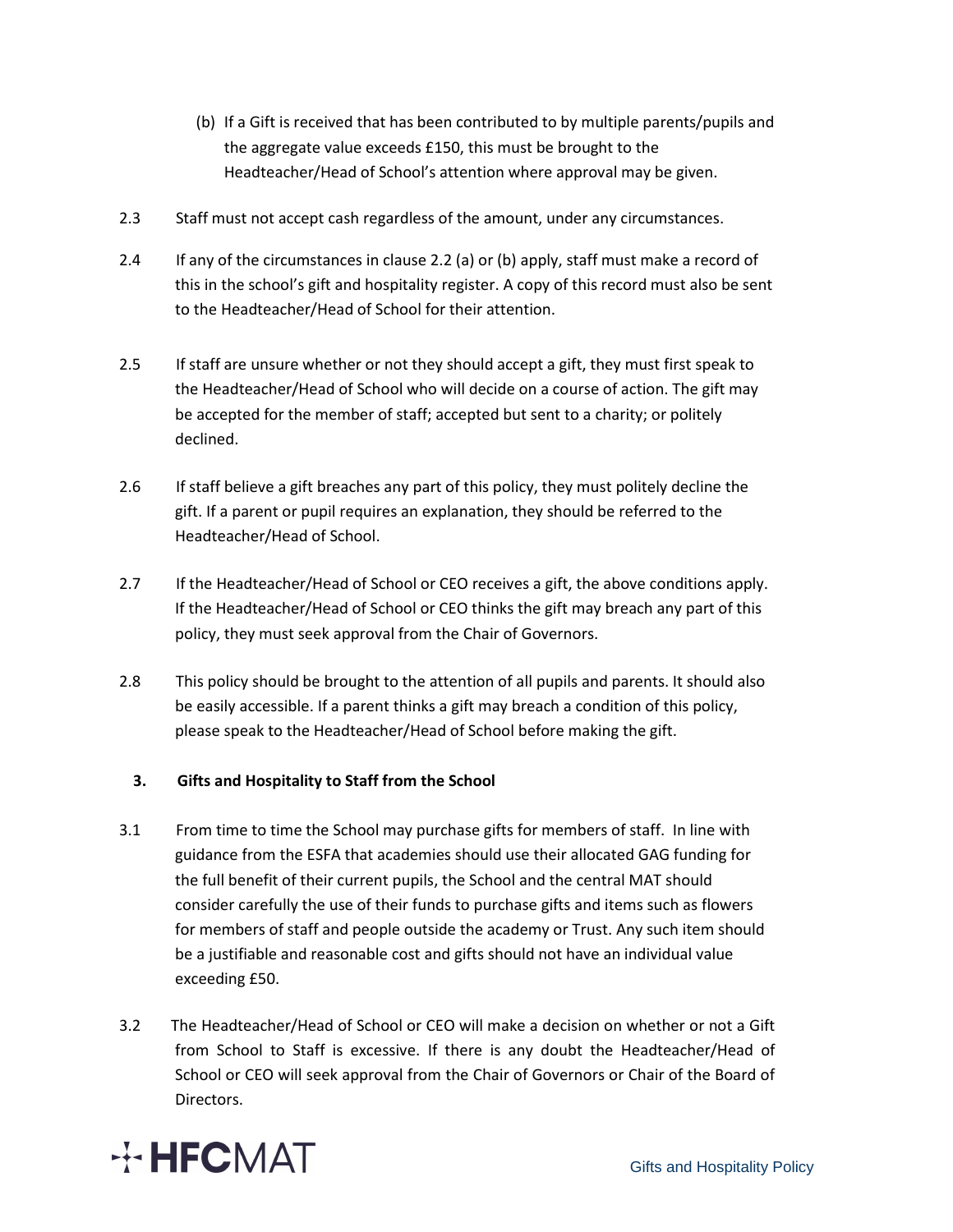#### **4. Gifts and hospitality from other third parties and suppliers.**

- 4.1 This policy allows reasonable and appropriate hospitality or entertainment given to or received from third parties, for the purposes of:
	- (a) establishing or maintaining good business relationships;
	- (b) improving or maintaining our image or reputation.
- 4.2 Employees, local governors and directors may accept the following gifts/ hospitality without the need to formally register receipt or seek approval of the Academy or the Multi Academy Trust:
	- Courtesy hospitality at business lunches/dinners or attendance in an official capacity at a public function;
	- Incidental promotional gifts such as calendars, diaries or pens;

NB Care must always be taken to ensure that whenever such gifts / hospitality are accepted no obligation to the person or organisation in question is accepted. If there is any doubt the advice of the Multi Academy Trust must be sought.

- 4.3 The following are examples of gifts or hospitality requiring approval from the Headteacher/Head of School or CEO and formal recording in the appropriate Register of Gifts and Hospitality:
	- Attendance as a non-paying guest or a commercial organisation or individual at a non-work related cultural or sporting event
	- Promotional gifts exceeding the value of £50
- 4.4 The following are examples of gifts or offers of hospitality which should be refused by employees, governors and directors:
	- Gifts of money
	- Free membership or subscriptions (e.g. Sports clubs)
	- Foreign travel unless a specific element of a business, academic or research activity is approved by the MAT Board
	- Free goods, services or equipment which are normally provided by a supplier to the School or Trust at a charge.

NB Any offers falling into the above category should be reported immediately to the Headteacher/Head of School or CEO.

**Date of Approval by Directors:** 9th February 2021

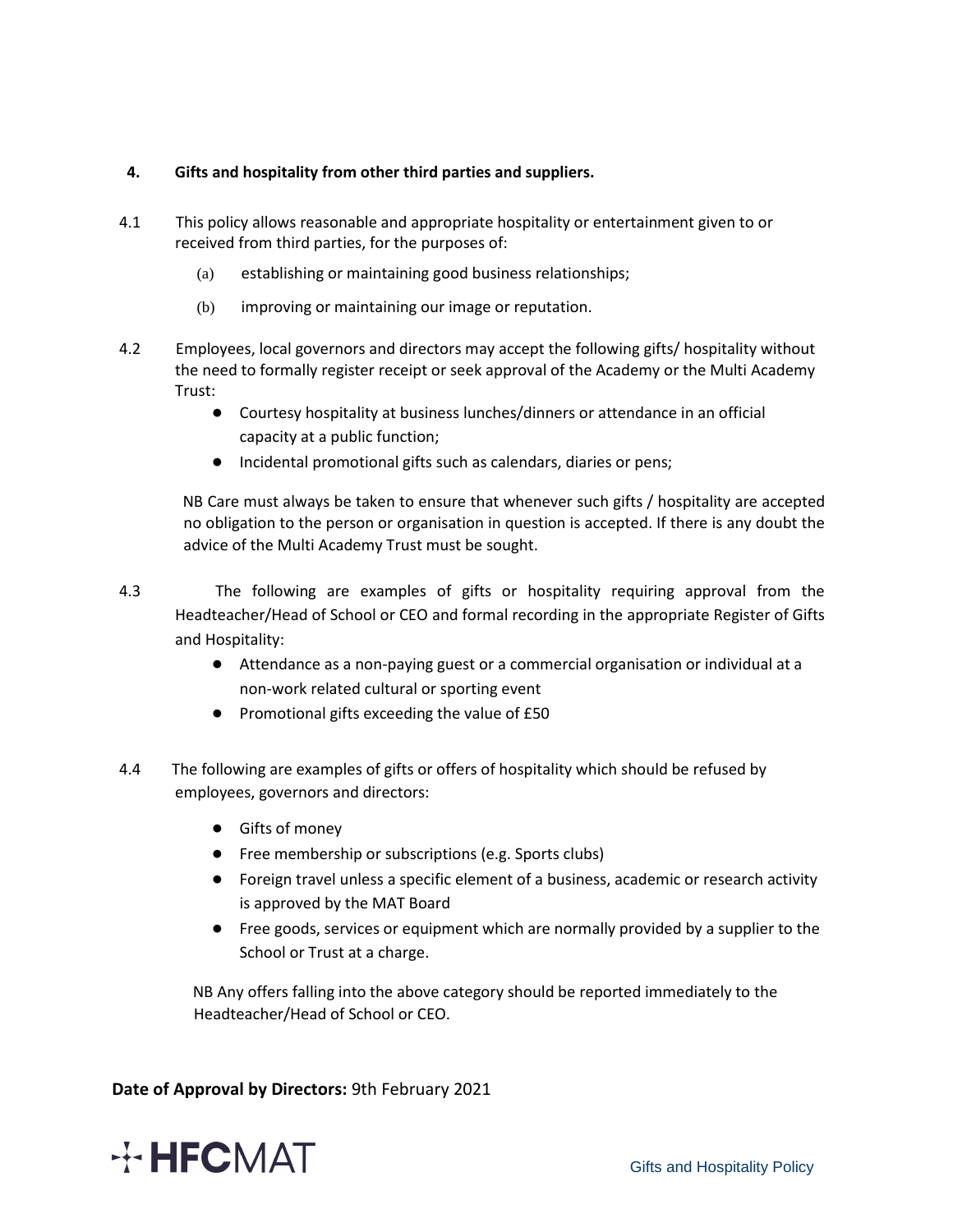**Date of Review:** Spring 2022 **by: Operations Manager** 

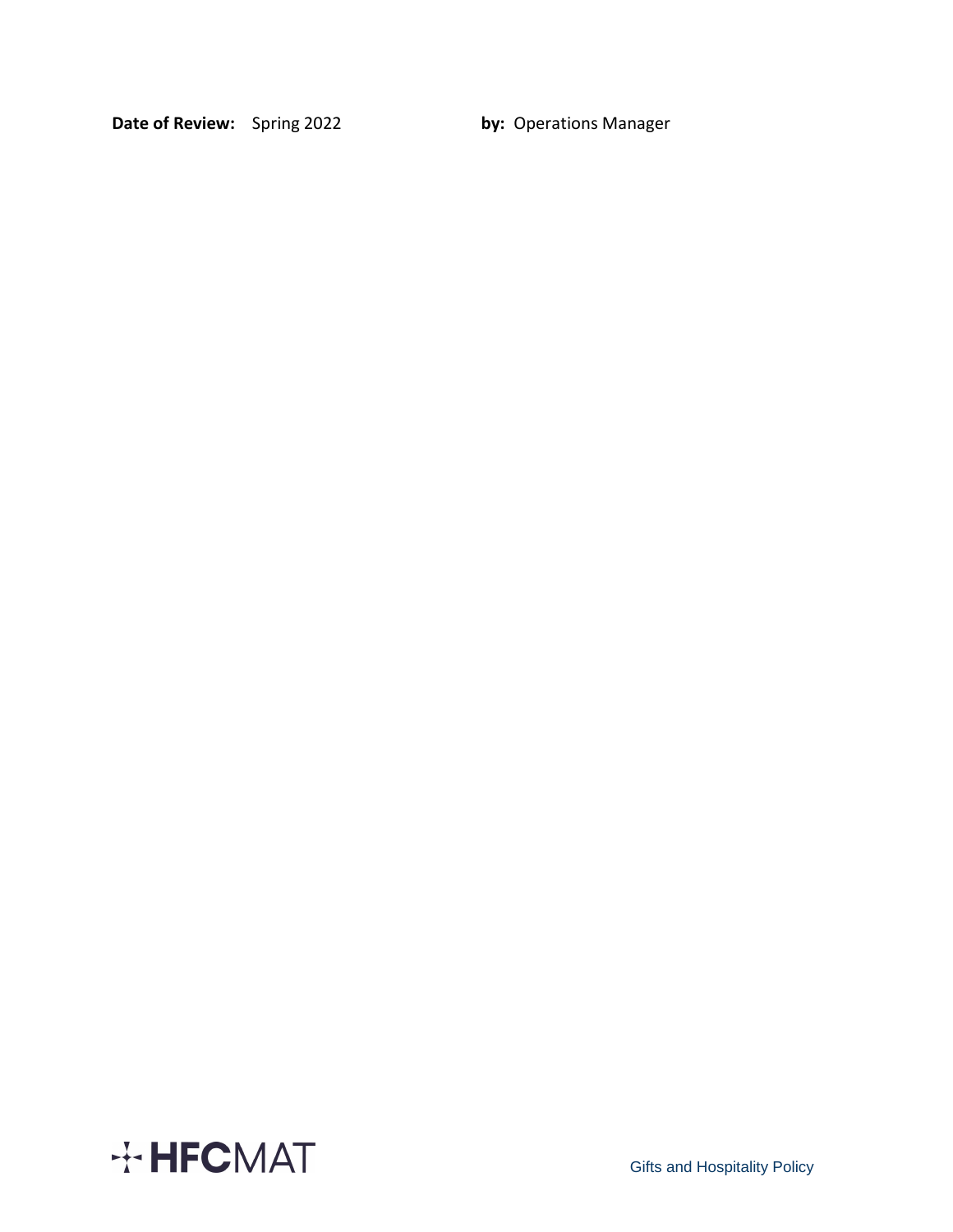

# **Gift and hospitality register**

It is usual for school staff to receive gifts and hospitality from parents, contractors, volunteers and other stakeholders as a gesture of gratitude at times such as Christmas or the end of term. These gifts should not be excessive or high value. Gifts and hospitality that are high in value or excessive may be interpreted as bribery; if this is the case, the school should reject the offering. Bribery and corruption are punishable by up to 10 years' imprisonment; schools could face an unlimited fine and serious damage to their reputation if found guilty. This register has been created to ensure that HFC MAT schools are committed to the highest ethical standards with regard to business activities.

This register is used, in accordance with the Gifts and Hospitality Policy, to record the type of gift or hospitality received, the date it was received, who sent and received the gift or hospitality and whether it was rejected or accepted – reasons for acceptance or rejection should be noted in the final column.



Gifts and Hospitality Register